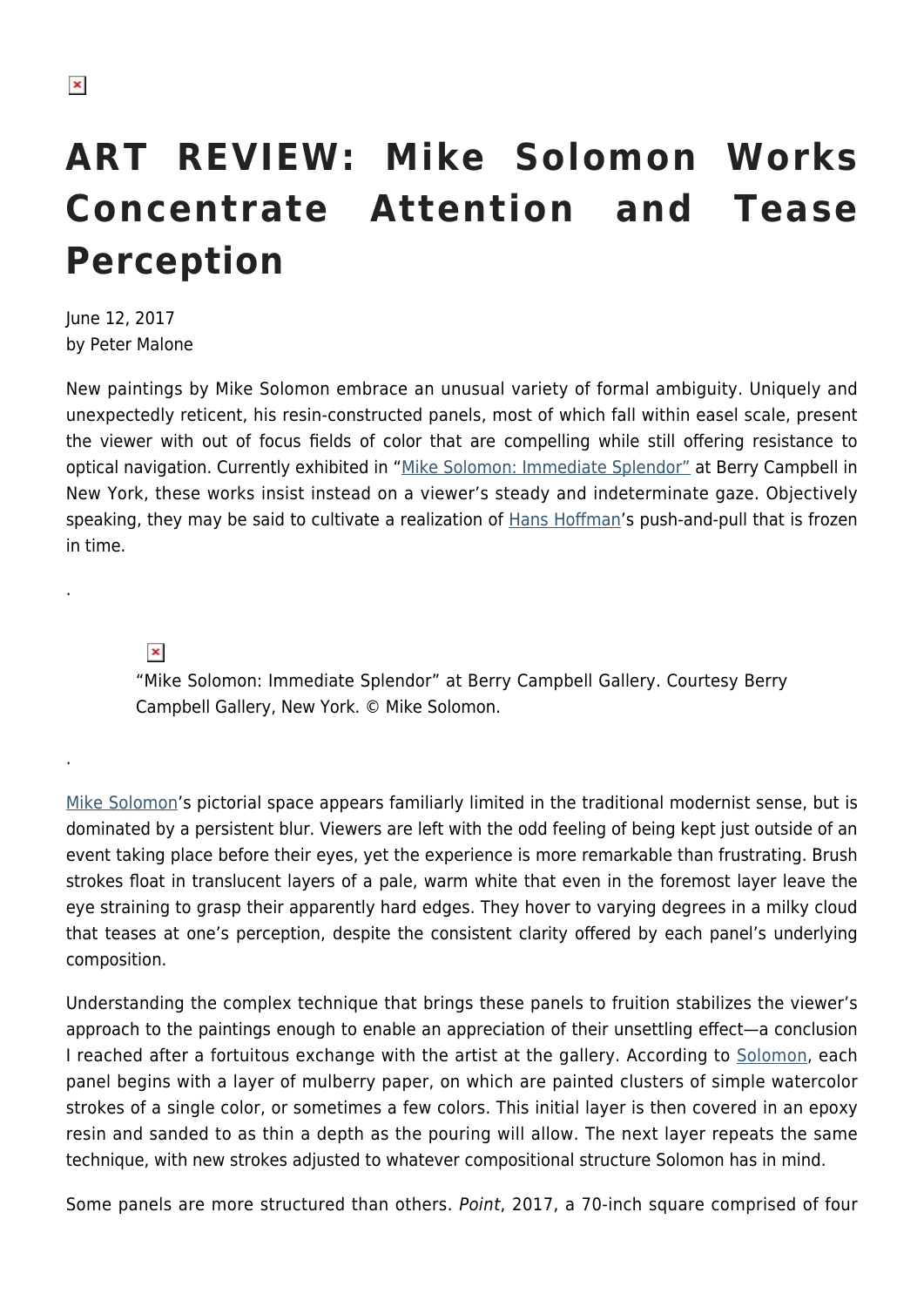equal squares separated by razor-sharp edges, creates a floating circle of blue and violet markings, peppered occasionally with a green or red that further challenges a viewer's attempt to affix a visual anchor to any specific depth. However, the precisely machined edges where the four panels meet leave a pencil-thin shadow that delicately accentuates a simple grid, which in turn provides a reassurance based on the frame's containing function.

 $\pmb{\times}$ 

.

.

.

.

.

.

"Point" by Mike Solomon, 2017. Watercolor on papers infused in resin on four panels, 70 1/2 x 70 1/2 inches. Courtesy Berry Campbell Gallery, New York. © Mike Solomon.

Other panels rely more on the composition itself. Todos, 2016 and Rise and Set, 2017 suggest an indistinct horizon separated by hue. Todos hovers a cerulean blue above a pale violet. Rise and Set effects a brilliant yellow sky beyond a crimson earth. Both panels infer landscape and both leave the corners open like those in the "Pier and Ocean" series [Mondrian](http://www.theartstory.org/artist-mondrian-piet.htm) experimented with in the early part of the last century.

 $\pmb{\times}$ 

"Todos" by Mike Solomon, 2016. Watercolor on papers infused in resin, 36 x 48 inches. Courtesy Berry Campbell Gallery, New York. © Mike Solomon.

> $\pmb{\times}$ "Rise and Set" by Mike Solomon, 2017. Watercolor on papers infused in resin, 43 x 36 inches. Courtesy Berry Campbell Gallery, New York. © Mike Solomon.

A few works maintain a continuous field of color that bleeds off the edges, recalling the overall AbEx look of the 1950s. Radiant Acquiescence (for Mark Tobey), 2017 fits this category. Throughout the exhibition one is confronted with such nods to modernist landmarks, albeit offered as a mirage that eludes historical pretentions. Unless overtly referential (as in the piece dedicated to [Tobey\)](https://www.guggenheim.org/artwork/artist/mark-tobey) they inevitably swerve from their implied precursors by their insistent emphasis on an ambiguous planar depth.